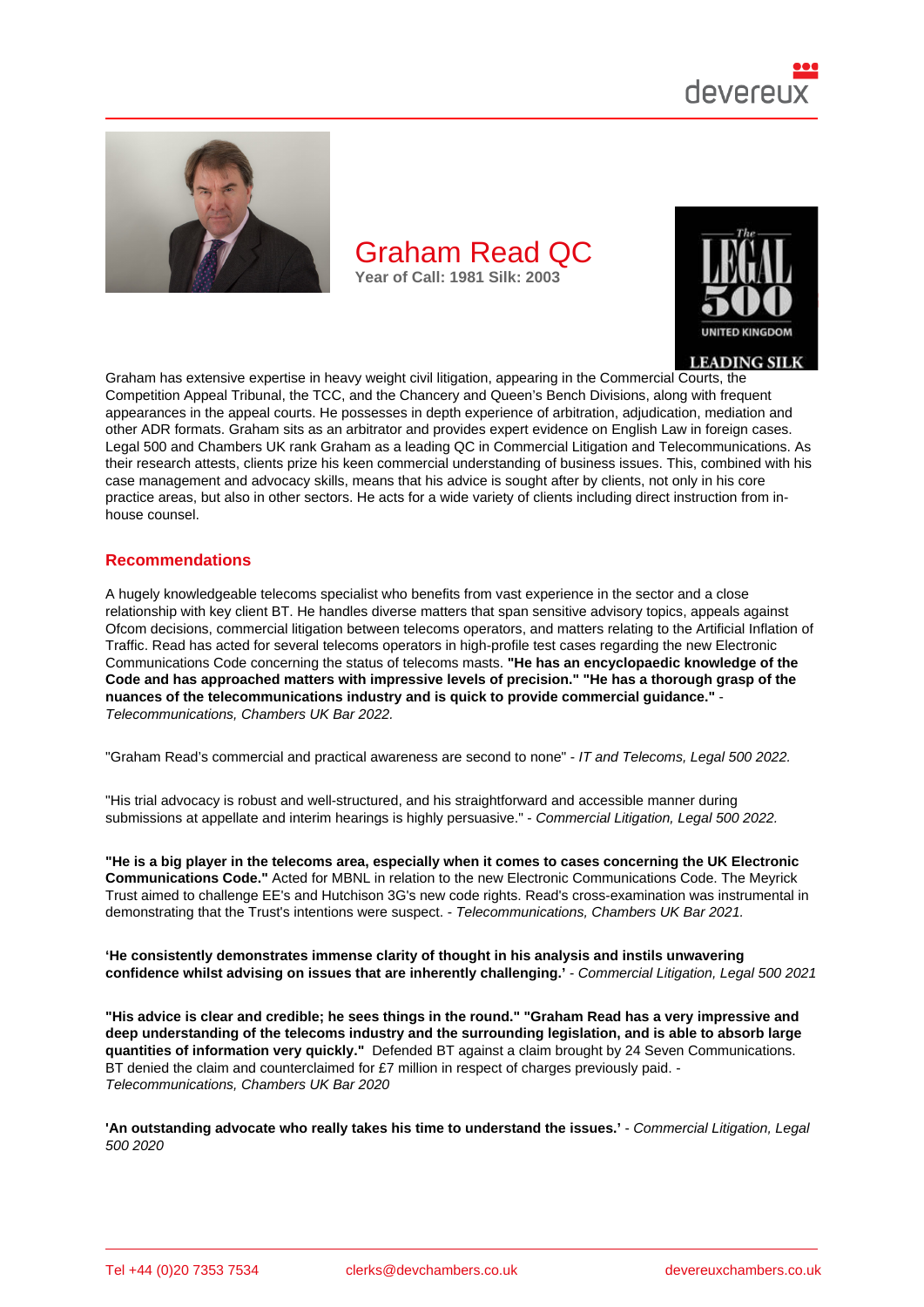'A true heavyweight of the telecoms Bar.' - IT and telecoms, Legal 500 2020

"A genuine expert who really knows his stuff. He is a heavyweight in this category and clients love him." "He understands the technology and the way it has developed," and "his opinions carry a lot of weight." "He doesn't stand on ceremony, but rather is very approachable and easy to deal with." Represented BT as an interested party in TalkTalk's appeal against the amount of damages awarded by Ofcom for overcharging for Ethernet services. TalkTalk sought to apply a different formula that would vastly increase the amount owed by BT. - Telecommunications, Chambers UK Bar 2019

'He has vast experience and is a tenacious advocate.' - IT and Telecommunications (Excluding Regulatory), Legal 500 2019

'A genuine telecoms expert.' - IT and Telecommunications (Regulatory), Legal 500 2019

'A powerful advocate, excellent on the detail and a real team player.' - Commercial Litigation, Legal 500 2019

Commercial disputes between telecoms operators constitute a core area of expertise, and he is admired by sources for his wealth of experience in the sector. Read is particularly noted for his work with BT. "Professional, pragmatic and easy to deal with." "He's extremely well known and focuses on telecoms 90% of the time." Represented DHL regarding the definition of international express couriers as postal operators and the regulatory powers of Ofcom. - Telecommunications, Chambers UK 2018

"A thorough and knowledgeable silk." - IT and Telecoms (regulatory), Legal 500 2017

"His attention to detail and legal expertise make him a real asset." - IT and Telecoms (excluding regulatory), Legal 500 2017

"Recommended for wind farm cases." - Environment, Legal 500 2017

"A very strong and experienced advocate, who gets right into the heart of the case." - Commercial Litigation, Legal 500 2017

"He has incredible telecoms expertise and knows our business inside out." "He's personable and knowledgeable and has a lot of valuable experience. He's also very bright and easy to work with." Instructed by BT in litigation with Funeven concerning the valuation of wayleaves. - Telecommunications, Chambers UK 2017

"A well-prepared, knowledgeable and eloquent advocate." - IT and Telecoms, Legal 500 2016

"Particularly good at acting for public utilities" - Environment, Legal 500 2016

"Very commercial, approachable and down to earth; a pleasure to work with." - Commercial Litigation, Legal 500 2016

Has long-standing experience of telecoms cases, and has tackled a wide range of disputes, including regulatory, commercial and competition-related matters. He is often sought after by leading telecommunications companies. "Has a fantastic manner with clients and gets the information he needs. He is great at cross-examining the other side, thanks to his industry knowledge." "Very incisive when handling difficult cases." Acted for BT on the Ethernet pricings dispute in the CAT. - Telecommunications, Chambers UK 2016

"He clearly communicates advice with great authority and attention to detail." - Commercial Litigation, Legal 500 2015

"Recommended for representing public utilities, local authorities, insurers, and large industrial conglomerates."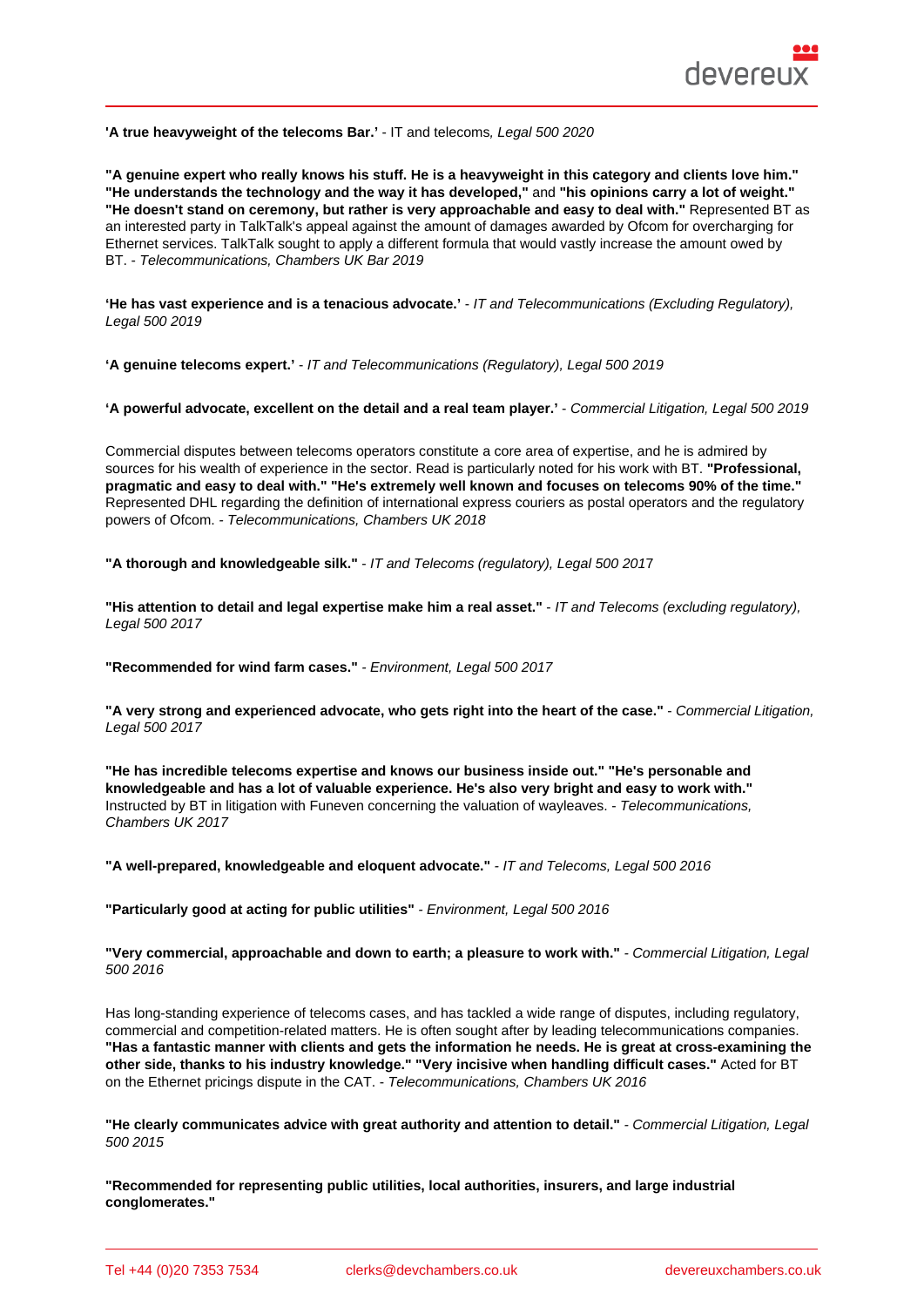- Environment, Legal 500 2015

"He goes the extra mile to master the facts." - IT and Telecoms - IT and Telecoms: excluding regulatory, Legal 500 2015

"Very commercial and pragmatic but with an eye for detail." - IT and Telecoms - Telecoms: regulatory, Legal 500 2015

Has extensive experience of acting in both regulatory and commercial disputes. He is lauded for his long-standing representation of major client BT in high-profile cases. Expertise: "A tremendously commercial litigator." "He's a brutal cross-examiner, who is really, really tough." Recent work: Acted as lead counsel for BT in a longrunning case looking at Ofcom's decision that the company had overcharged for Ethernet services by more than £150 million. - Telecommunications, Chambers UK 2015

"He has a good sense of humour, but is aggressive when appropriate" - Commercial Litigation, Legal 500 2014

"Excellent technical ability" - Environment, Legal 500 2014

Within IT and Telecoms, Graham Read QC is ranked a Leading Silk as "a true telecoms expert" and "he is good with clients, sets a clear and effective strategy, and is a first-rate advocate" - Information Technology and Telecommunications, Legal 500 2014

A "very hard-hitting litigator" with an "enormous amount of experience in the area." He recently persuaded the CAT to overturn an Ofcom decision which would have affected BT's ladder pricing. - Chambers UK 2013

One of the genuinely few people at the Bar with a broad experience of telecoms work. He takes on a wide spectrum of cases, including regulatory actions and also contract litigation, not to mention real property matters concerning telecommunications infrastructure. He is described as "a charming man" and "a good, thoughtful advocate." - Telecommunications, Chambers UK 2012

Within Information Technology, Graham Read QC is ranked a Leading Silk known for being 'tenacious in driving a strategy forward'. - Information Technology, Legal 500 2011

"A very knowledgeable barrister who is superb with clients and always thorough in this preparation" - Telecommunications, Chambers UK 2011

Within Environment, Graham Read QC is ranked a Leading Silk with "unparalleled analytical, strategic and creative ability" on environmental/human rights issues. - Environment, Legal 500 2011

"Very effective" , "an excellent communicator" and is "particularly recommended for telecoms matters." - Information Technology, Legal 500 2010

Peers and clients admire the "extreme pragmatism, approachability and willingness to go the extra furlong" demonstrated by Devereux Chambers' Graham Read QC. He acts for many operators including BT, Orange and O2 and brings "excellent technical knowledge and a down-to-earth, clear style." Such is his grounding in his subject that one client commented: "He knows our business better than we do." - Telecommunications, Chambers UK 2010

"Is technical, experienced, personable and very commercially aware." - Information Technology, Legal 500 2009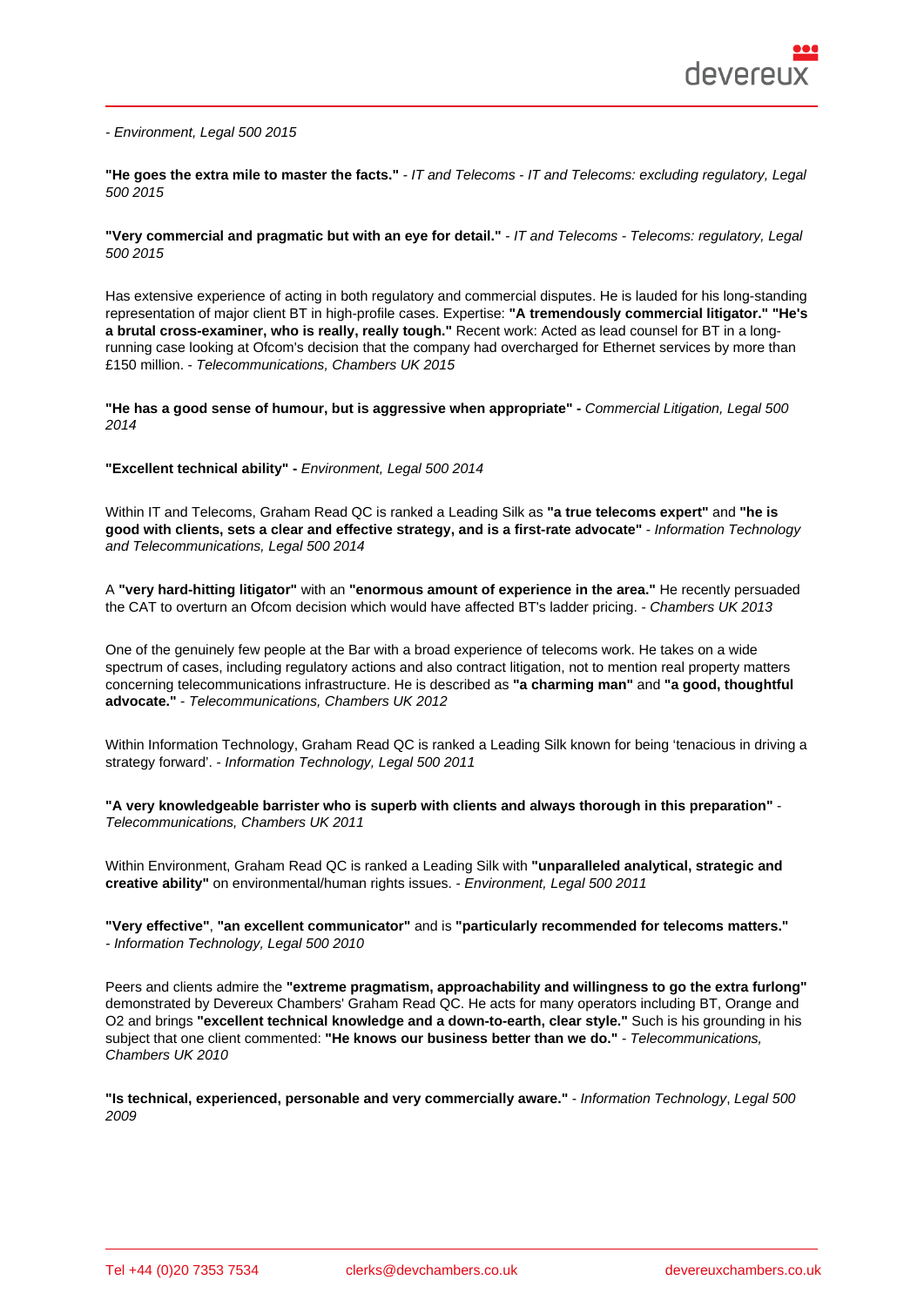"Hands on silk... who pulls together disparate areas of expertise and presents cases well" - Information Technology, Legal 500

"His great strengths are his tenacity and his punishing cross examinations" - Telecommunications, Chambers UK

"His expertise includes advising on commercial contract disputes, damages for equipment malfunction and regulatory and competition issues" - Telecommunications, Chambers UK

"Impressive delivery and speed in grasping the facts of a case" - Environment, Chambers UK

"Recommended for his mixed commercial and environment practice" - Environment, Chambers UK

"He's very entertaining to watch as an advocate because he really sticks it to the other side" - Telecommunications, Chambers UK

# Commercial Litigation

Graham has experience in most aspects of commercial work including large commercial contract disputes, international guarantees, carriage of goods, agency, regulatory law, insurance, EU and competition law, partnership disputes, local government contracts, share purchase agreements, and insolvency issues. He has extensive experience with complex technical disputes including construction and a variety of disputes involving electronic and mechanical equipment. He regularly appears in the TCC and in technical arbitrations: reported examples of this include the NHS computer contract Ardentia Ltd v British Telecommunications [2008] EWHC 2011 (Ch) (further details) and construction JDM v DEFRA 93 Con. L.R. 133, (further details).

He is used to handling large disputes encompassing a number of different areas of commercial law with sums at stake in excess of £100 million. Graham has a proven expertise in unpicking difficult factual and numerical issues. For exampl[e in Talk Talk'](http://bit.ly/38EzByX)s appeal to the Competition Appeal Tribunal in the E[thernet Case \[2](http://bit.ly/39IzmEC)014] CAT 14 (further details), his cross examination of Talk Talk's expert helped defeat a £97 million claim by Talk Talk: " However under cross–examination from Mr Read it emerged that Mr Robinson's calculations produced figures for the overcharge of some products that were in excess of the revenues BT had in fact received for those products………… [The figures elicited in cross examination] give rise to serious concern……. the fact that […. the](http://www.catribunal.org.uk/238/Judgments.html)  [allocat](http://www.catribunal.org.uk/238/Judgments.html)ion of the result as between individual services in susceptible to such significant variation suggests that the implementation of [Talk Talk's] test is not a reliable and straightforward procedure." (Judgment paragraphs 191- 193)

Graham is able to handle all aspects of commercial litigation, for example he has been involved in major conflict of laws cases (e.g. Connelly v RTZ [1998] AC 854, Lubbe v Cape [1998] CLC 155, Sithole v Thor, the Times 15th February 1999, Africa v Cape Plc [2001] 1 WLR 1545) and large Freezing order disputes (e.g. Banco Nacional de Commercio Exterior SNC v Empressa de Telecommunicaziones [2007] 2 All ER Comm. 1093), (further details). He has wide experience in the appeal courts and is also very experienced in most forms of arbitration including ICC disputes. He sits as an arbitrator both in domestic and foreign jurisdictions and is extremely well versed in all other forms of ADR, including adjudications, mediations and early neutral evaluation, across many different sectors.

He also has experience of many other areas linked to commercial law. For example, Graham has been involved with most aspects of professional negligence (e.g. accountant's, solicitors', architects' and surveyor's negligence). He is well versed in a number of sports related matters including acting in litigation involving the Brands Hatch and Silverstone racing circuits, acting for several Premier League football teams and advising in respect of the construction of Wembley stadium. He is also experienced in regulatory matters affecting commercial entities, for example he is currently involved with Judicial Review proceedings relating to the jurisdiction of the sector regulator in the postal services market.

## Telecommunications & IT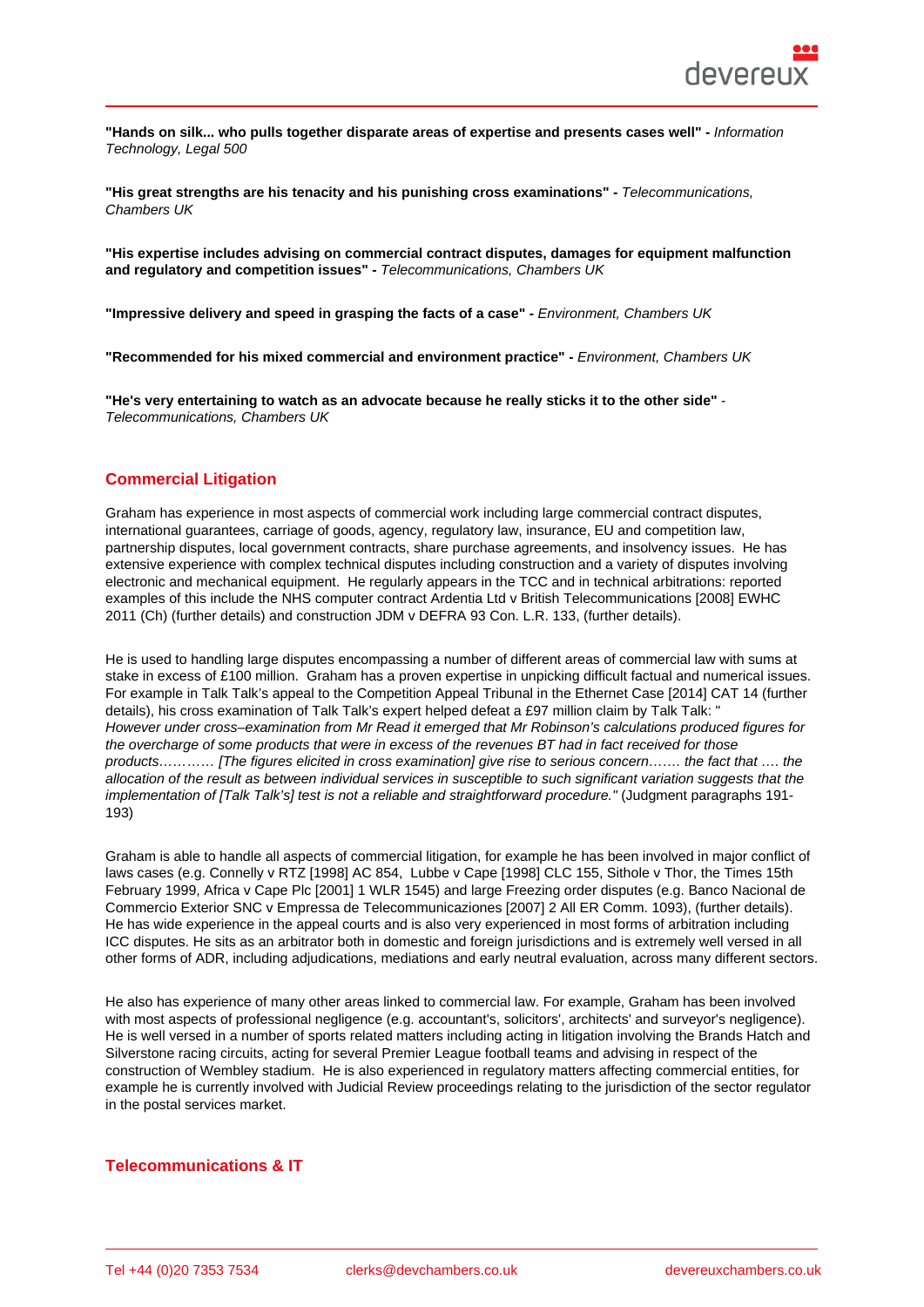Over the last 18 years, Graham has acted in a variety of disputes involving various parts of British Telecommunication Plc's legal services and has acted for most of the other major telecoms operators (including 02, Orange and T-Mobile, now Everything Everywhere). Care is always taken by the Clerks and Graham to ensure no potential conflicts of interest occur. He has also been appointed chairman of an overseas appellate arbitration panel hearing regulatory telecoms disputes. In addition, Graham is well versed in all aspects of computer law and information technology. Such is Graham's reputation in the regulatory field, that he has been instructed by clients from other regulated sectors (such as the postal services market) to act for them.

Graham has been asked to litigate and advise on all aspects of telecommunications law by a wide variety of clients. Areas include:

- Commercial contract disputes (for example arbitrations and litigation involving the provision of telecommunications service, and network agreements)
- Advising on and drafting various industry wide specialist contracts, for example network interconnection terms
- Regulatory issues and Competition law, including frequent appearances before the Competition Appeal Tribunal and, on appeal from the Tribunal, in the Court of Appeal
- Mobile telephone network communications (for example GSM Gateways, mobile termination charges and other network issues together with all matters concerning mobile masts, including the Electronic Communications Code)
- Regulatory Financial Accounting (including Ofcom's recent Cost Allocation Review)
- Technical telecommunications issues (for example telecommunication pricing, virtual networks etc, and computer related matters)
- Tariff charging cases (including restitutionary remedies)
- Artificial Inflation of Traffic (AIT)
- Various telecom misuse cases, including "Dial Through" and "Dial Up" fraud and the effect of the Proceeds of Crime Act
- Business loss from damage to telecoms apparatus
- Wayleave disputes relating to telecommunications equipment (Graham has acted in numerous pieces of litigation involving the Electronic Communications Code and has recently advised two major telecommunications providers on the Law Commission's report and the Government's proposals to implement it)
- The New Road and Street Works Act 1991
- Contractual arrangements governing patent licensing
- The Regulation of Investigative Powers Act 2002

Examples of notable reported cases on the above include:

- Toneylogo Ltd v. British Telecommunications plc, [2005] All ER (D) 347, (the leading case on the definition of AIT under the Interconnect Agreement)
- Orange v Ofcom [2007] CAT 36 (jurisdiction of the Ofcom and the CAT) (further details here)
- The Termination Rates Dispute [2008] CAT 12 (leading case on Ofcom's dispute resolution powers under section 185 of the 2003 Act) and BT v Ofcom [2008] CAT 19 (follow up decision on charges for Mobile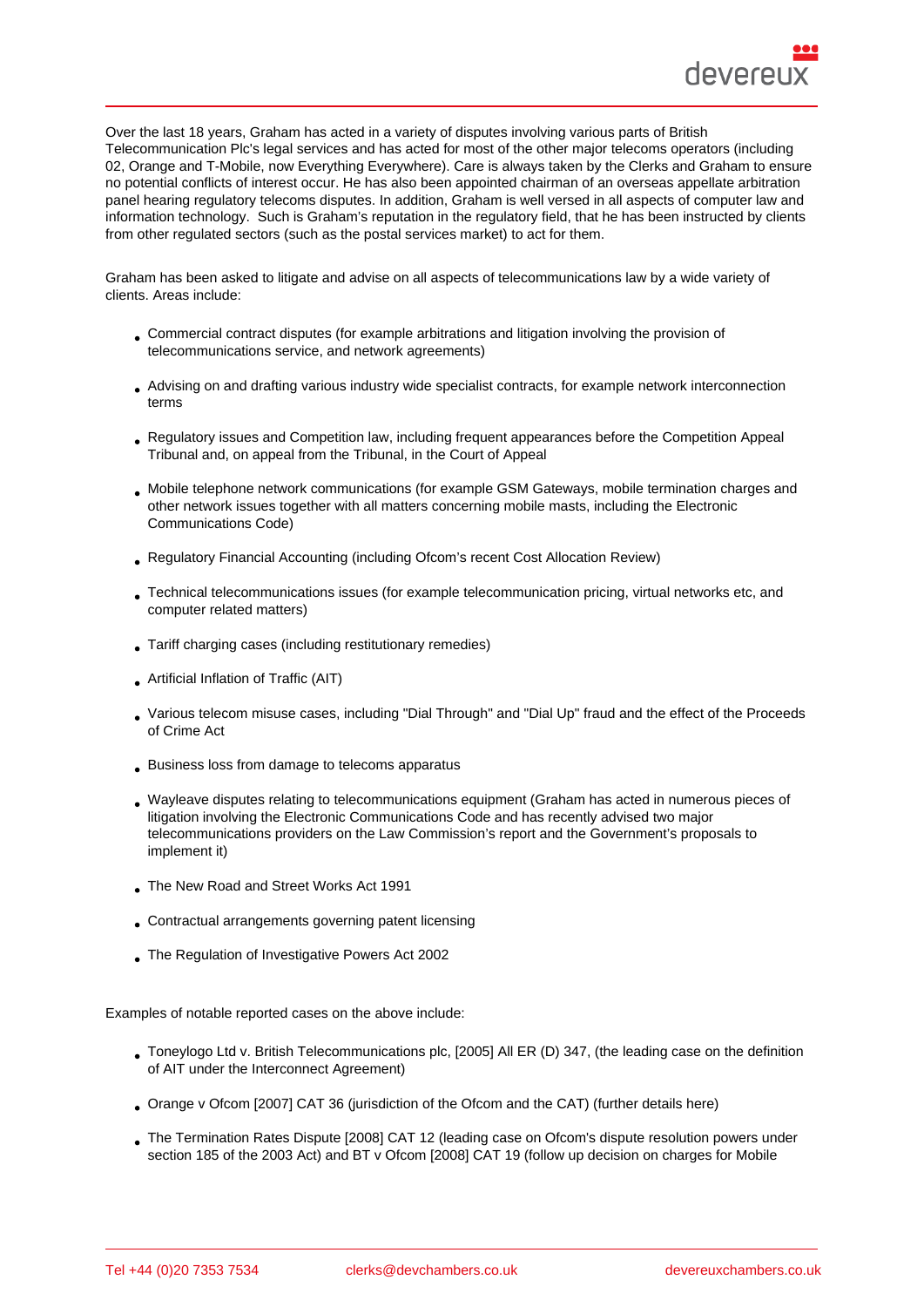Network Operators termination rates) (further details here)

- BT v Ofcom [2010] CAT 15 (involving the powers of references to the Competition Commission, now the CMA, and the jurisdiction of Ofcom to investigate retrospective compliance disputes under s185-191 of the Communications Act 2003) (further de[tails here\)](http://bit.ly/2TGni0T)
- BT v Ofcom [2011] EWCA Civ 245 (Court of Appeal decision on the admission of evidence and the nature of an appeal "on the merits" under s. 195 of the Communications Act 2003) (further details here)
- The Private Partial Circuits [dispute \[2011\] CAT 5](http://bit.ly/2TFB6IY) (decision on the application of an SMP cost orientation obligation and the proper exercise of Ofcom's powers under s.190 (2) (d) of the Communications Act 2003) ( further details here)
- BT v Ofcom (0800, 0845 and 0870 numbers [2011] CAT 24 (successful appeal from a regulatory determination by Ofcom allowing BT's wholesale "ladder" pricing in respect of 0800, 0845 and 0870 calls [from mobile phones](http://bit.ly/2xxm9Ap) with the result that the Mobile Network Operators were forced to reduce their charges to retail callers of those numbers). The case went to the Court of Appeal [2012] EWCA Civ and the Competition Appeal Tribunal's decision was finally upheld in the Supreme Court on the points Graham had successfully argued before the Tribunal (further details here)
- The Ethernet Dispute [2014] CAT 14 (A case involving Ofcom's statutory powers on dispute resolution under s185-191 of the Communications Act 2003, the application of cost orientation regulation and the effect of contractual terms as to the [payment of interest\)](http://www.catribunal.org.uk/238-7221/Judgment.html), further details here. Nb. This case is currently being listed for hearing in the Court of Appeal.

Graham also has extensive experience in other types of information technology cases. He has acted in a wide range of computer related disputes. These range from IT roll out cases to complex system disputes featuring a wide range of computer network systems. One current example is advising on the roll out of a major e-mail platform and the problems arising from it. His experience also includes litigation over major government projects such as the MOD mail box project and the NHS "spine" contract: see for example Ardentia Ltd v British Telecommunications [2008] EWHC 2111 (Ch) (further details here)

He has written and lectured on a number of topics including Regulatory telecoms issues, wayleaves, Interconnection Agreements and Multi-party Telecommunications Disputes. See by way of example Communications Law Vol 20, No1, 2015 (furth[er details here\) and](http://bit.ly/38EzByX) Vol 19, No2, 2014 (further details here)

## Environmental Law

Since his cross examination was first commended in the judgment of the year-long case involving nuclear contamination, Hope & Reay v British Nuclear Fuels [1994] 1 MLR 1, he has been involved in some of the biggest environmental law cases that have come to court. He has acted for insurers, large industrial conglomerates, public utilities (such as water and sewage undertakers), local authorities and legally aided claimants and has advised government agencies on environmental issues.

Examples of the type of cases with which he has extensive experience include:

- Asbestos and mercury poisoning cases: see e.g. Ngcombo v Thor Chemical Holdings, the Times 10th November 1995) Lubbe v Cape [1998] CLC 155, Sithole v Thor, the Times 15th February 1999, Africa v Cape [2000] 1 Lloyds Law Report 139 (Court of Appeal), [2001] 1 WLR 1545 (House of Lords).
- A series of cases involving the construction of waste landfill sites, including methane gas escape, the failure of bentonite walls and unforeseen ground conditions
- Waste transfer stations (including acting as an arbitrator in one such dispute)
- Land contamination issues (both statutory and under the law of nuisance) arising from a variety of causes including oil spills and other residual chemicals and also prohibited vegetation such as Japanese Knotweed